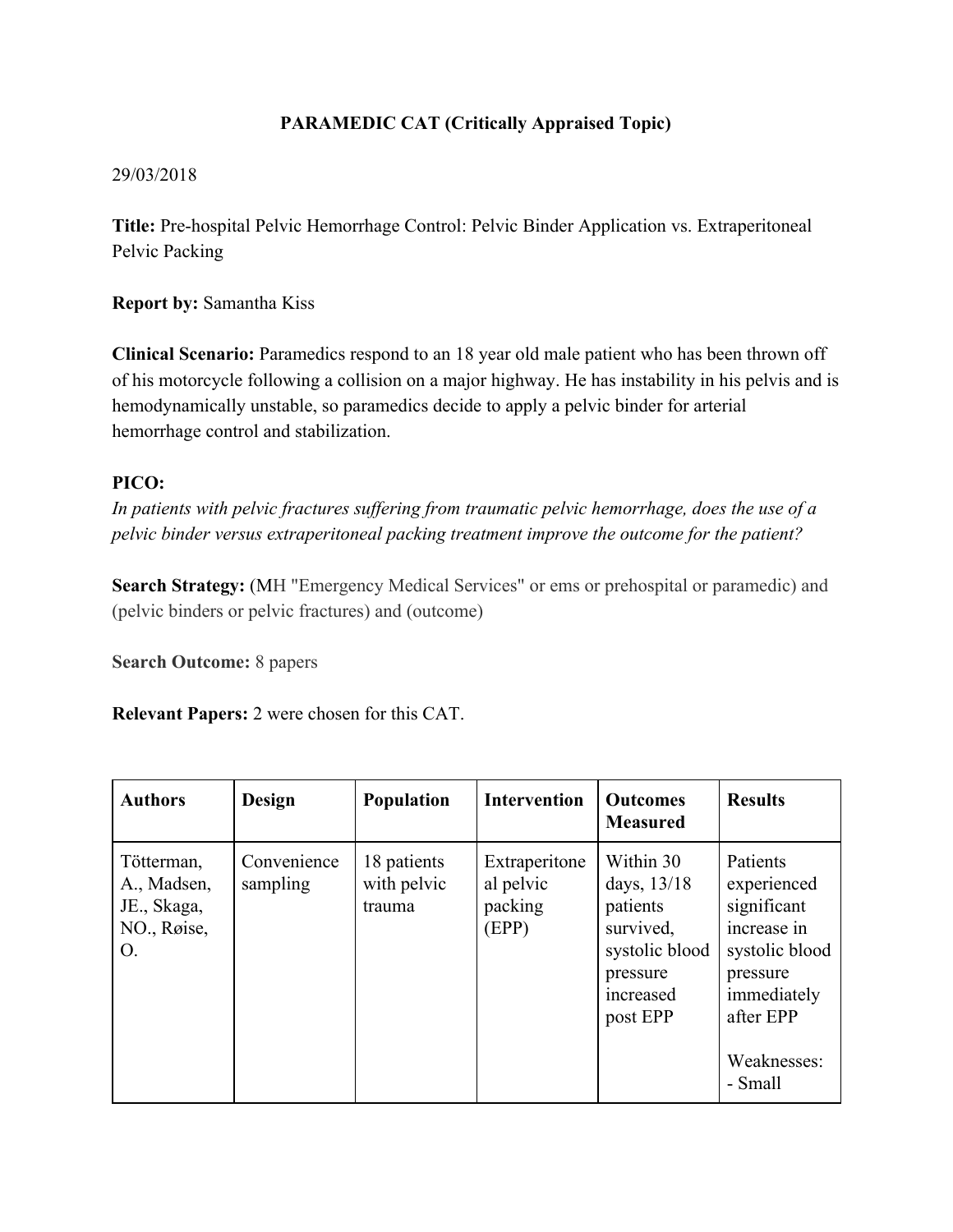|                                                              |                         |                                                     |                                       |                                                                                                                                                                                                                           | sample group                                                                                                                  |
|--------------------------------------------------------------|-------------------------|-----------------------------------------------------|---------------------------------------|---------------------------------------------------------------------------------------------------------------------------------------------------------------------------------------------------------------------------|-------------------------------------------------------------------------------------------------------------------------------|
| van Stigt,<br>S.F.L., van<br>Vugt, A.B.,<br>Tan,<br>E.C.T.H. | Convenience<br>sampling | 15 patients<br>with unstable<br>pelvic<br>fractures | T-POD<br>pelvic binder<br>application | 2 patients<br>died due to<br>hemorrhagic<br>shock within<br>6 hours of<br>arriving to<br>hospital<br>N <sub>0</sub><br>observation<br>of skin<br>necrosis or<br>compartment<br>syndrome<br>during<br>T-POD<br>application | Authors<br>considered<br>the other<br>injuries that<br>could affect<br>the outcomes<br>Weaknesses:<br>- Small<br>sample group |

**Comments:** One of the studies focused on the application of a pelvic binder inside of the hospital rather than a prehospital setting, which could skew the patient's outcome due to the longer wait time for a treatment. Both had very small sample sizes, and need to have more research behind them before anything statistically significant is determined.

**Clinical Bottom Line:** Both seem like they are helpful, but would likely work better in the hospital setting. More research needs to be done for both interventions.